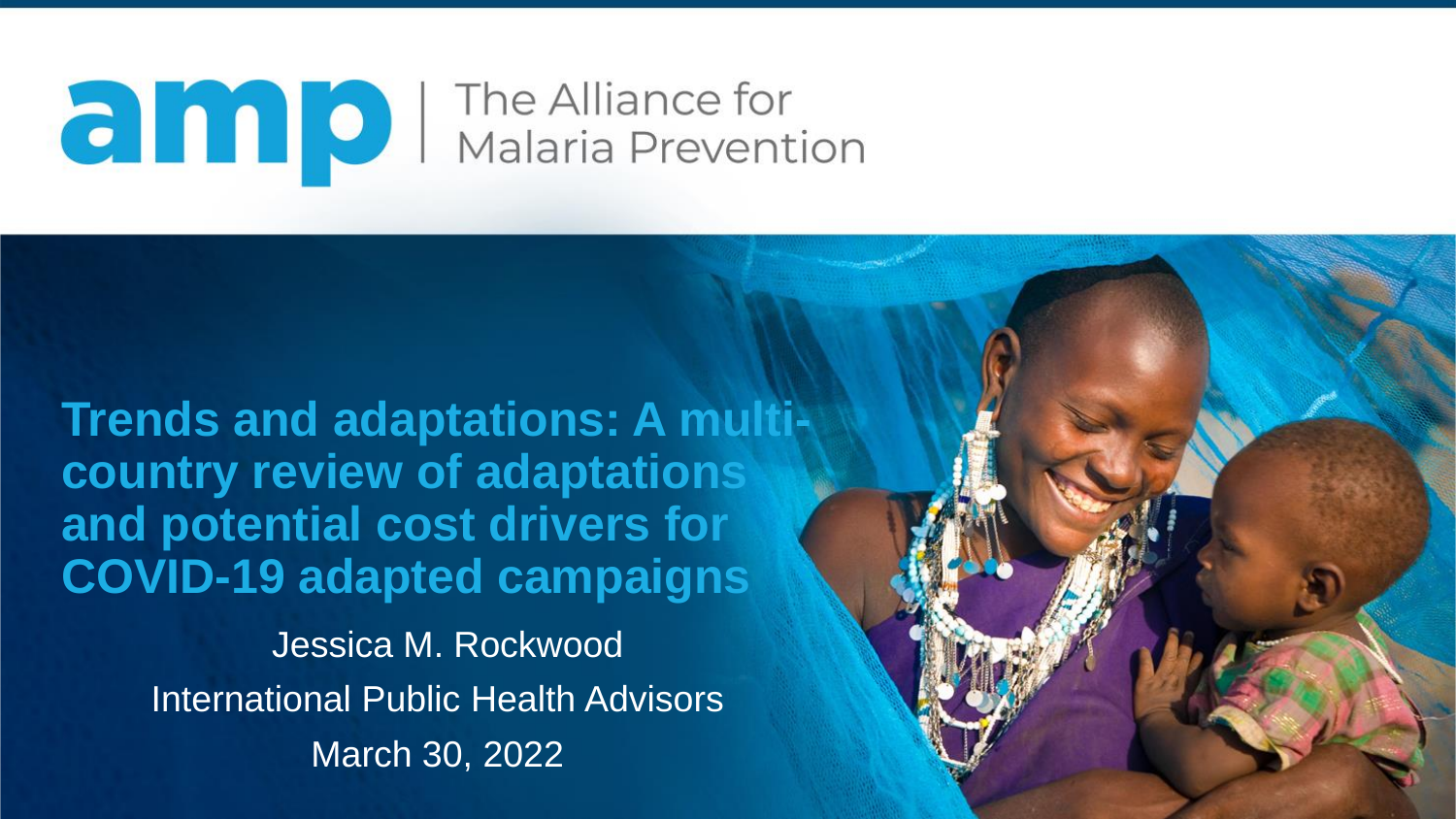#### **2020 ITN mass campaigns: trends and adaptations during the COVID-19**

- AMP documented COVID-19 adaptations adopted by different countries, emphasizing similarities and differences in approach
- Information was collected from countries implementing a mass ITN distribution campaign at the beginning of the COVID-19 pandemic
- The identification of adaptations and trends focuses on the main areas of a campaign: coordination, procurement, macroplanning, microplanning, logistics, training, SBC, data collection, supervision and monitoring, household registration, ITN distribution, and post-distribution

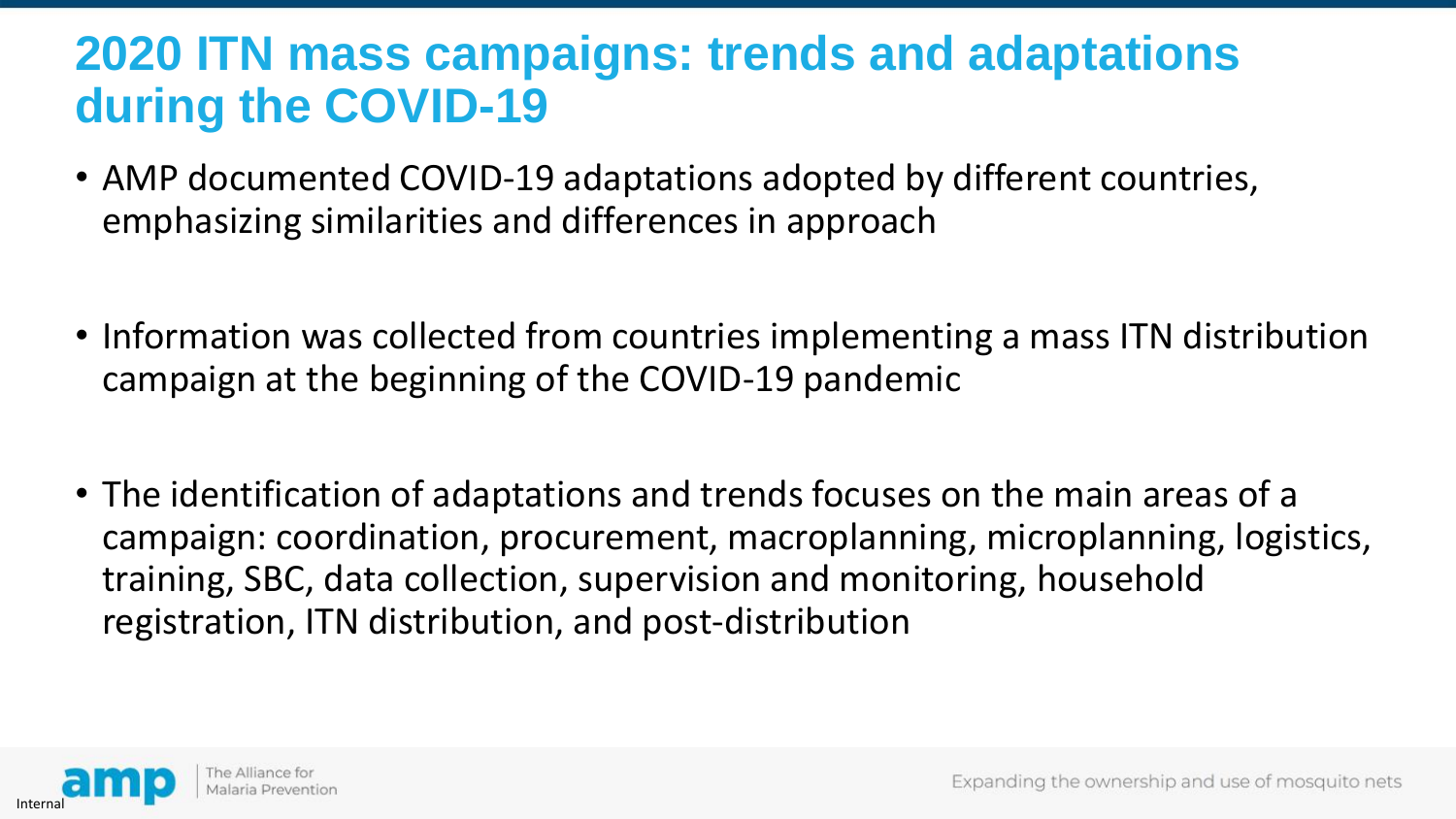#### **Coordination**

**Trend**: The majority of countries emphasized the importance of support and a flexible attitude towards their campaign at the highest levels (national government, but also from international and local partners, including donors and implementing partners)

> *"The successful campaign was the outcome of timely decision-making, the result of solid coordination and communication on the part of the NMCP, availability for teleconference meetings, exchange of e-mails, and meetings of technical committees including good cooperation with partners such as the Global Fund, WHO, RBM Partnership and AMP."*

> > *Tchad*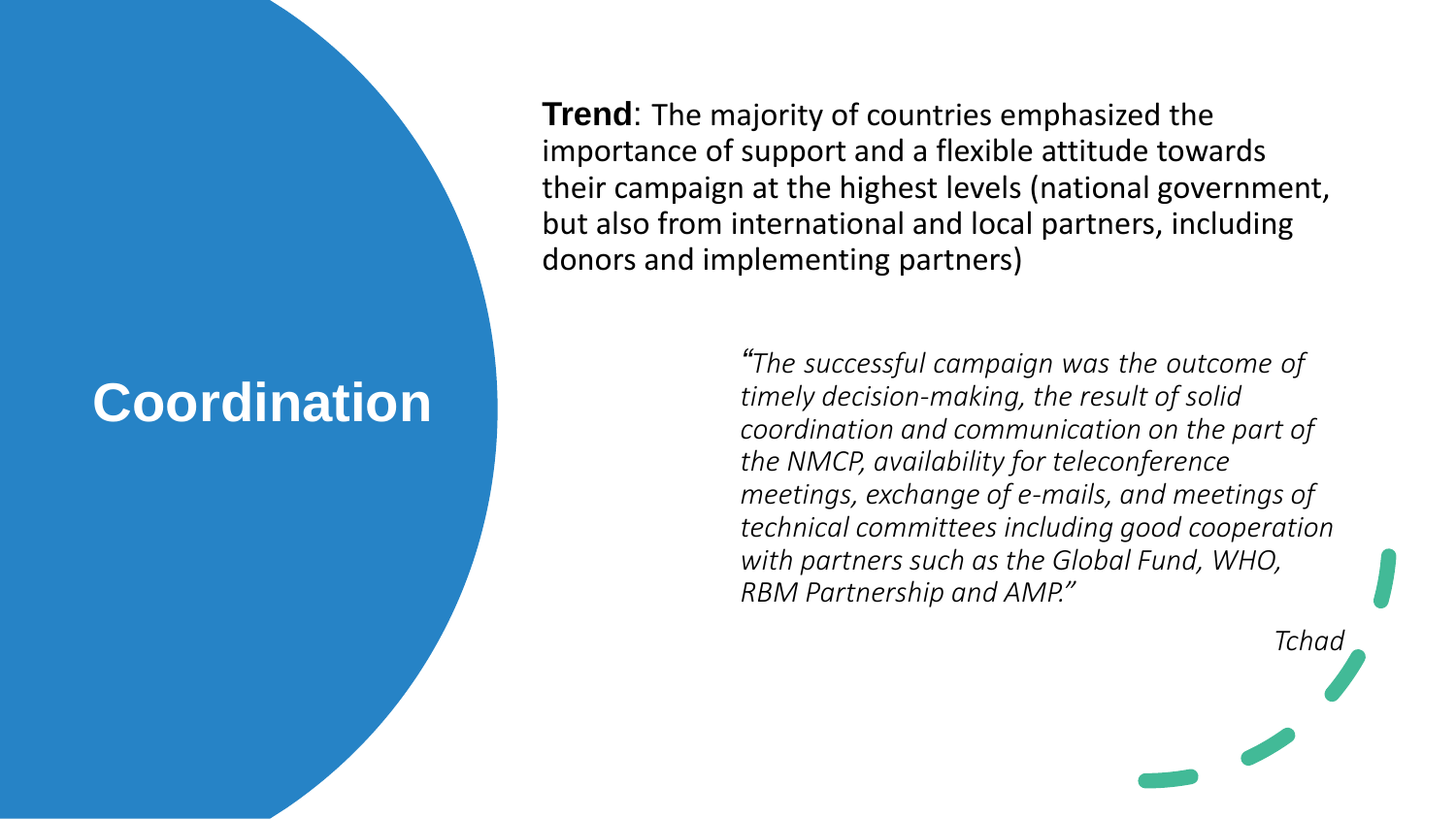#### **Procurement**

**Trend**: Additional budget was required to procure commodities for PPE.

Many countries experienced delays in shipments due to movement restrictions and global supply chain disruptions.

Where local procurement was approved to ensure a timely distribution, product was often subject to inflated prices.

> *"There were major implications as none of the PPE was budgeted at the outset of the campaign. Masks were procured locally and inflated costs were noted from suppliers given a period of high demand and low supply."*  Benin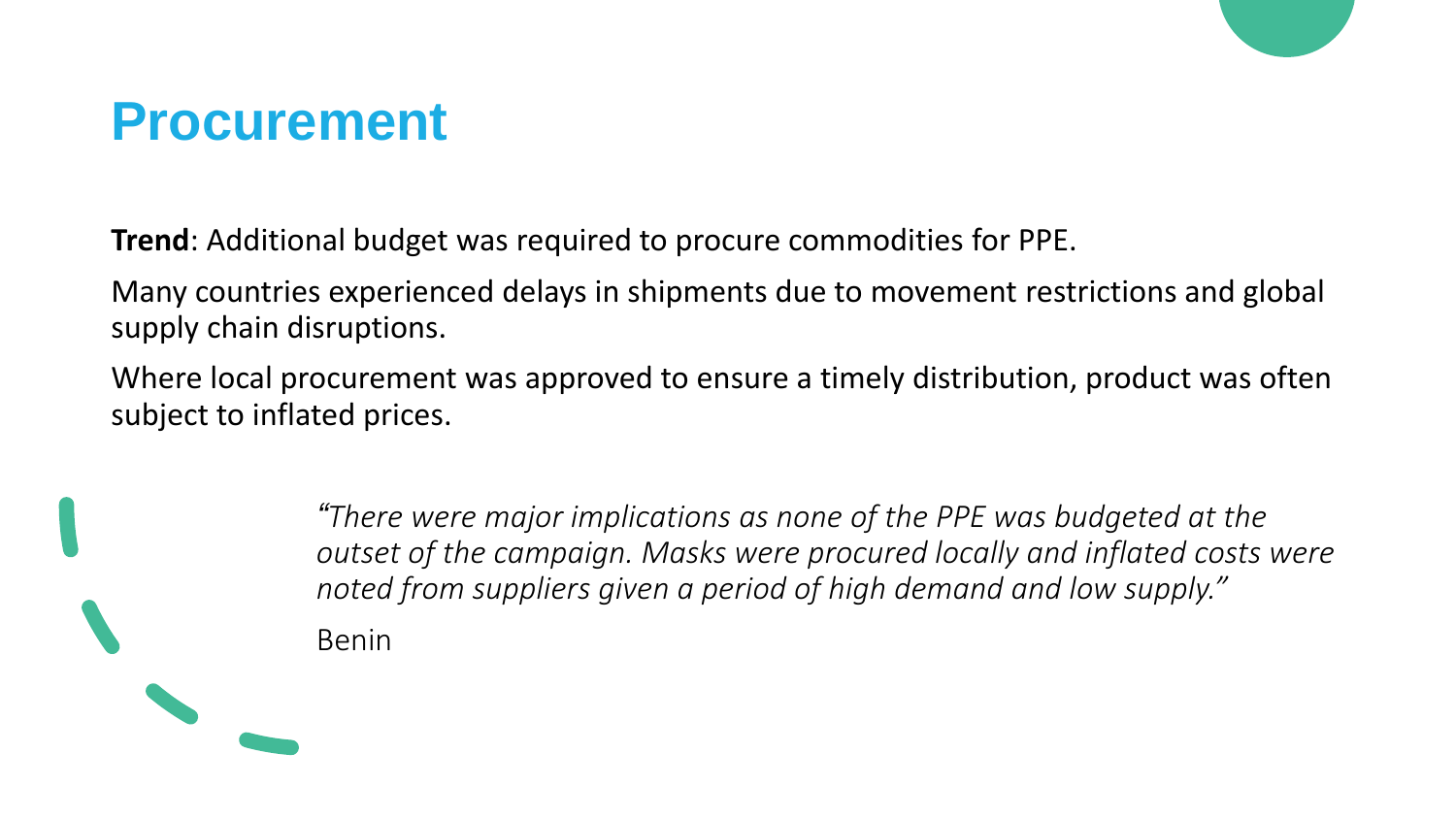#### **Macroplanning**

**Trend**: Macroplanning generally completed prior to pandemic declaration.

Countries updated their main documents to reflect COVID-19 prevention measures.

> *"The macroplanning documents were reviewed. The plan of action included the COVID-19 context, PPE to be used, health screening of personnel during training required, reduction in the number of working days to minimize exposure of personnel, and formulation of key messages adapted to the COVID-19 context."*

*CAR*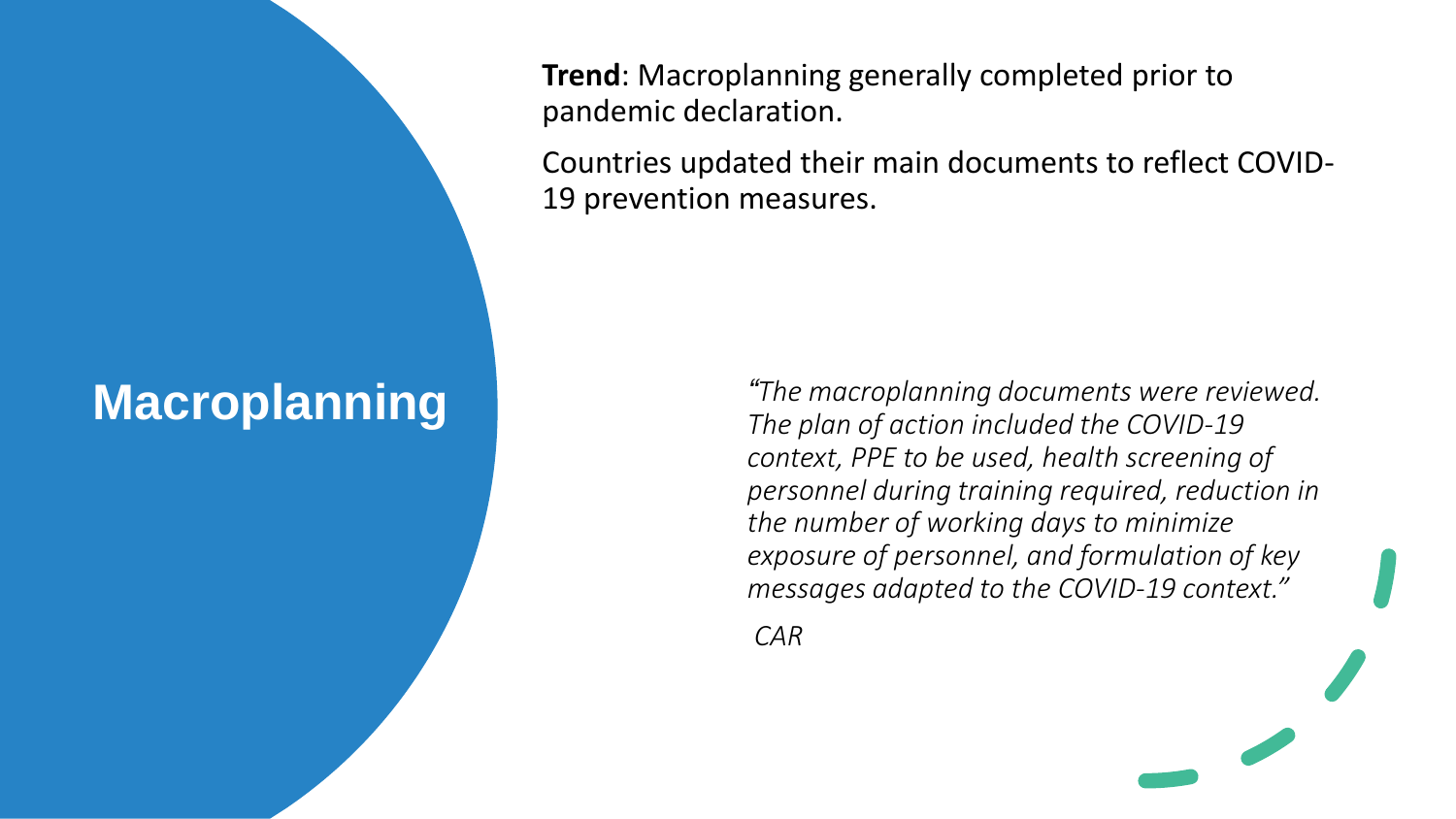#### **Microplanning**

**Trend**: Workshops were adapted, with fewer participants and more workshops.

In some cases, where reliable, data from previous microplanning activities were used. In others, data from other health interventions, such as IRS or measles campaigns, were used.

> *"The microplanning budget and additional costs related to COVID-19 – equipment, coordination activities at central level, management costs of partner NGOs and World Vision's support costs in the framework of the zero cash policy (ZCP) approach – were presented to the Global Fund and approval obtained to cover all costs in view of the country's fragility and financial context, as well as the burden of malaria and the need to ensure ITNs reached households."*

*CAR*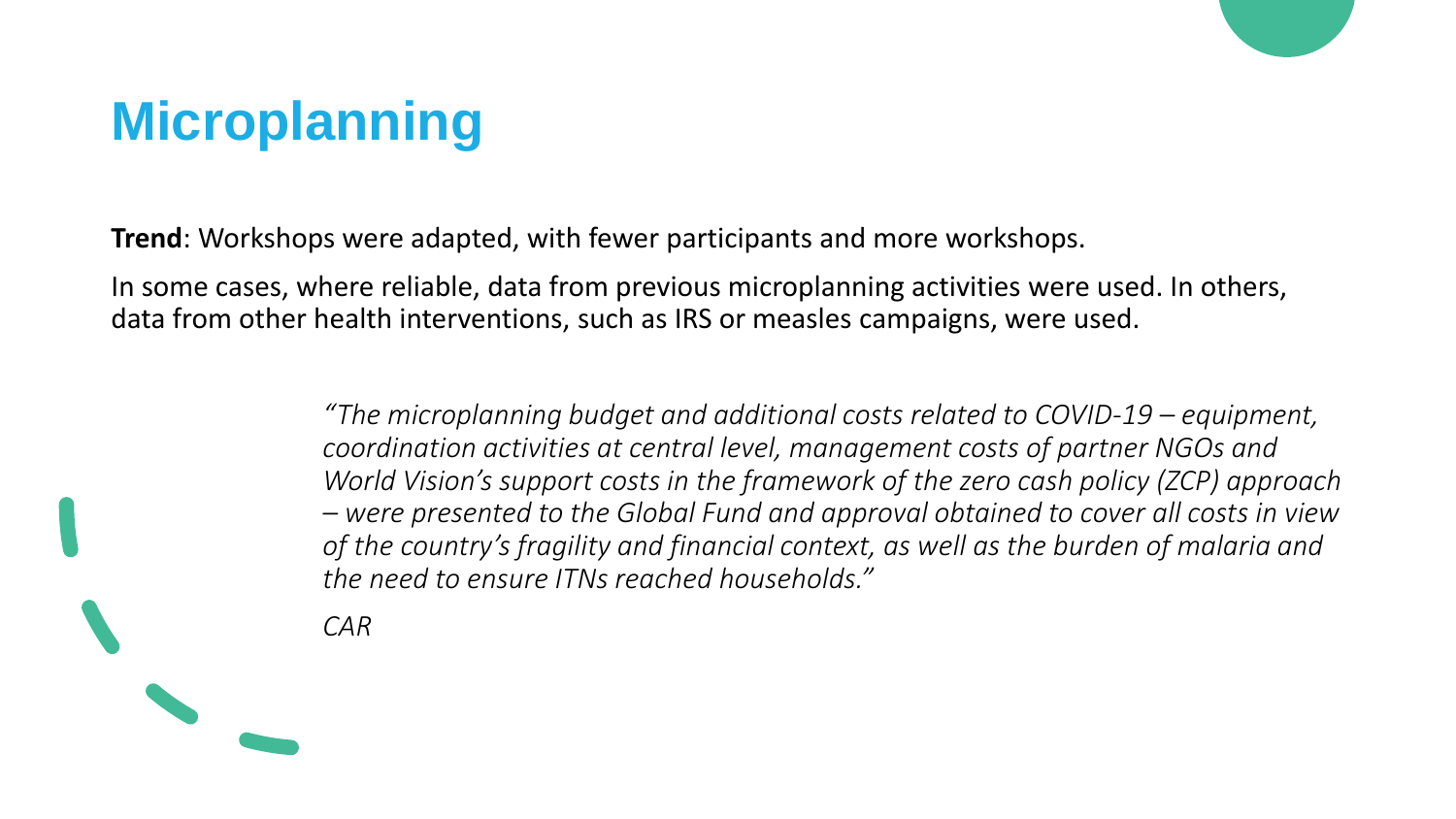

#### **Logistics**

**Trend:**  Most countries had already received their ITNs. Logistics activities were adapted due to restrictions on movement and numbers allowed to gather (for example, for offloading bales), and the requirement to use PPE.

In many cases, the logistics operation was adjusted. For example, if the change was from fixed site to single phase door-to-door distribution of ITNs, the prepositioning of the ITNs was adapted and the provision of last mile transport to door -to -door teams was included in the campaign budget.

*"Another challenge related to the emergency measures was the restriction that no more than four people (daily workers) were allowed to unload the ITNs from containers. This was solved by extending warehouse working hours, including weekends, and allowing more shifts to make up for time lost."*

Guinea Bissau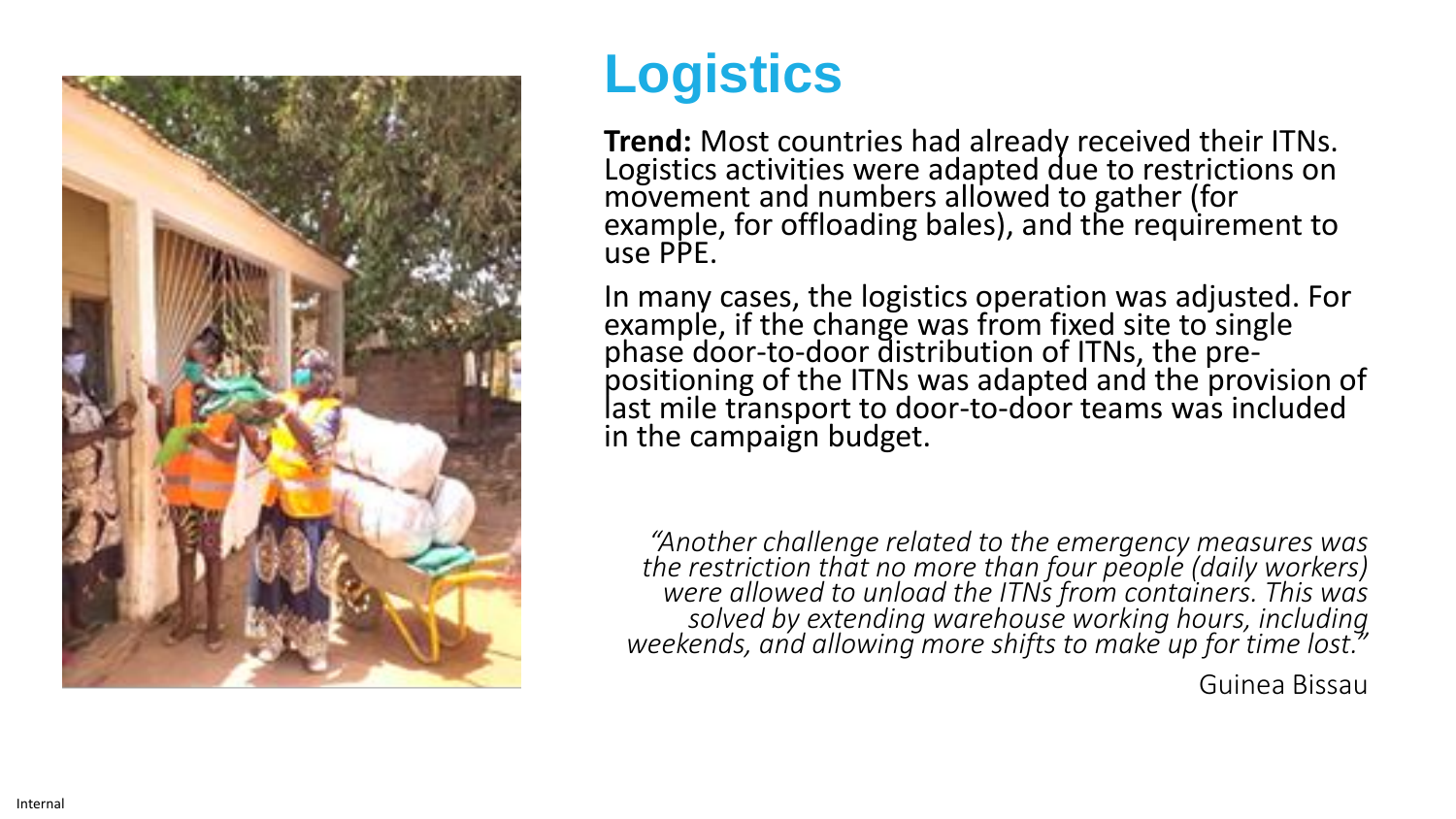

#### **Training**

**Trend:** Training sessions were shortened with fewer participants but more sessions.

Content was adapted to include infection prevention measures, and the effect on campaign implementation and timelines. In almost all cases, participants were using PPE and maintaining physical distancing.

Many sessions were held outside. If inside, handwashing facilities were provided and the room was disinfected.

To counteract any shortfall in quality, additional supporting materials and SOPs were developed.

*"Conducting multiple parallel training sessions (e.g. in schools) can help to reduce the number of days required to train large numbers of campaign actors but requires a greater number of trainers."*

**Togo**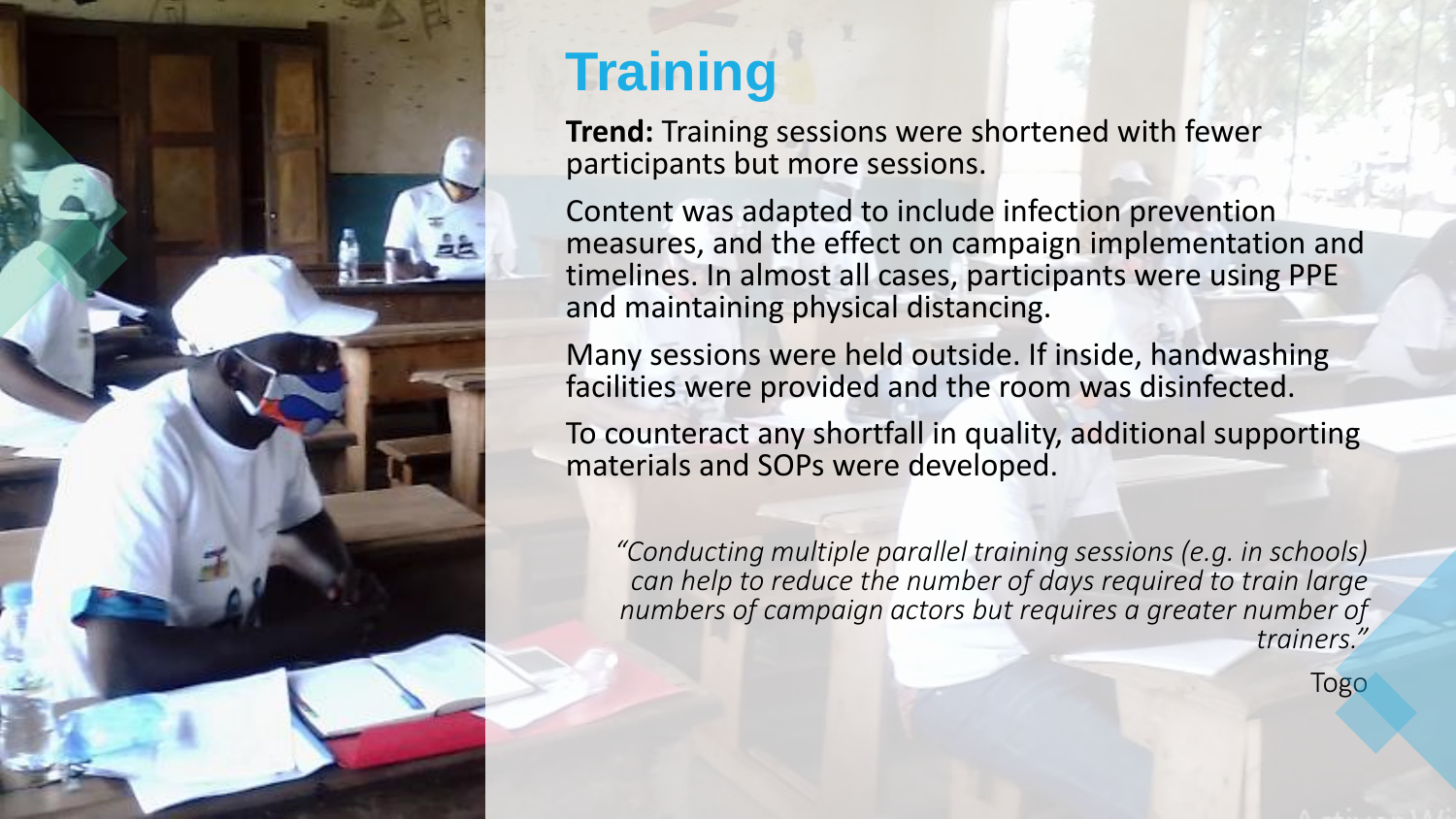

#### **Social Behaviour Change**

**Trend:** All countries reported using integrated messaging, giving information on malaria, use of ITNs and prevention of COVID -19.

Messages also gave information on the adaptations and changes to the campaign.

Messages were disseminated via town criers, virtual advocacy meetings, megaphones, vehicles with loudspeakers, etc.

*"SBC activities were modified to adapt to the COVID -19 context by discouraging gatherings of large crowds of people at marketplaces and road show events. The time taken to educate household members at distribution sites was also reduced. Joint social mobilization was conducted for IRS, ITNs and COVID -19 using town criers and local radio stations."* 

*Ethiopia*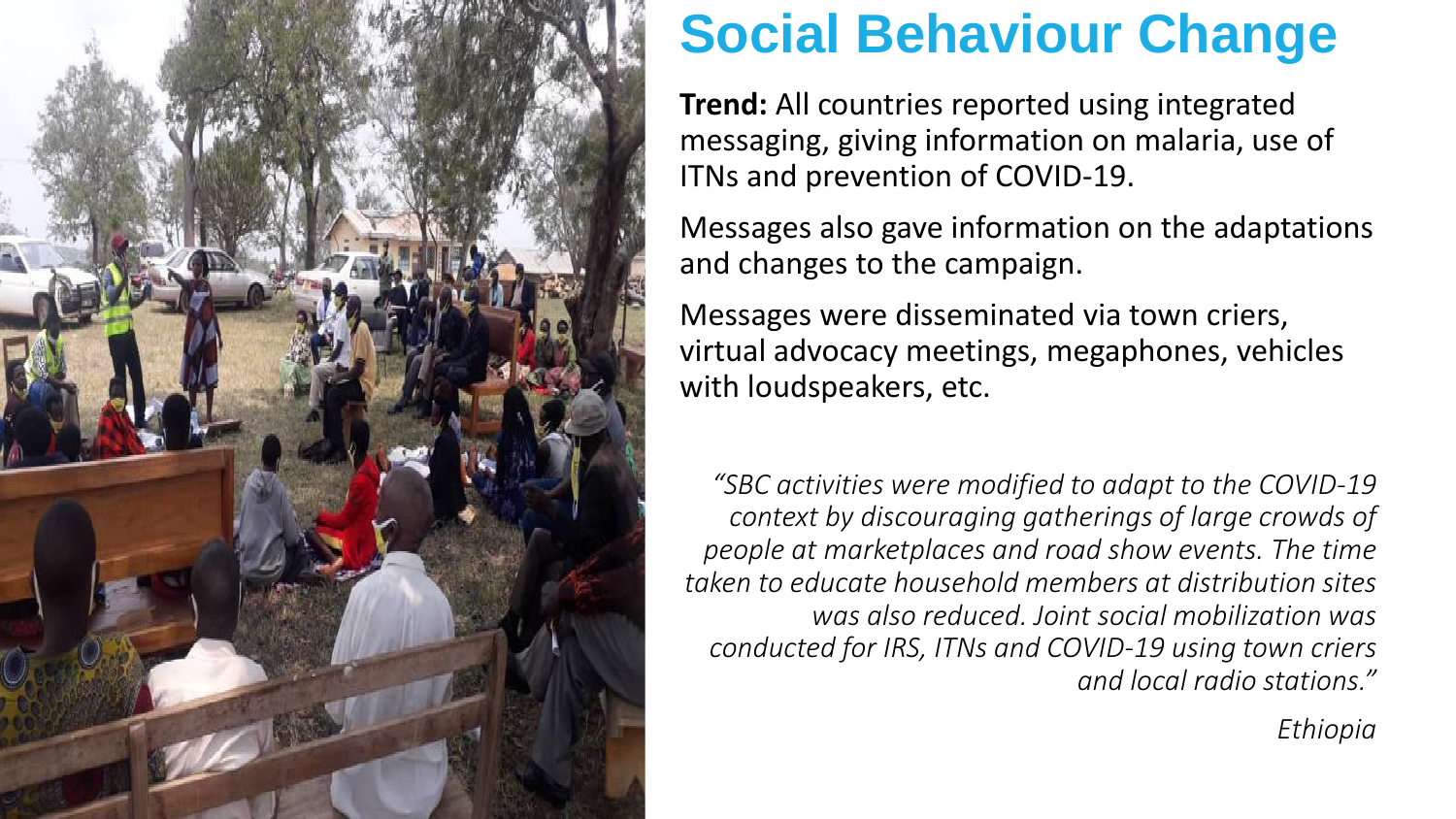#### **Data Collection**

**Trend:** Data collection methods varied. Some countries continued using previous paperbased system, daily review meetings and validation of data.

A few reported that the planned change to digitization contributed to reducing the risk of infection via paper-based tools.

*"One of the data collection challenges was shortage of funds for airtime coverage to collect data using text and voice messaging by campaign actors at the distribution sites and supervisors at all levels. Communication fees (airtime credit) were only made available for the national level campaign coordinators. Since this challenge could have a big impact on data collection activities and may affect the quality of the collected data, adequate funding should be allocated for airtime communications in future campaigns."*

*Ethiopia*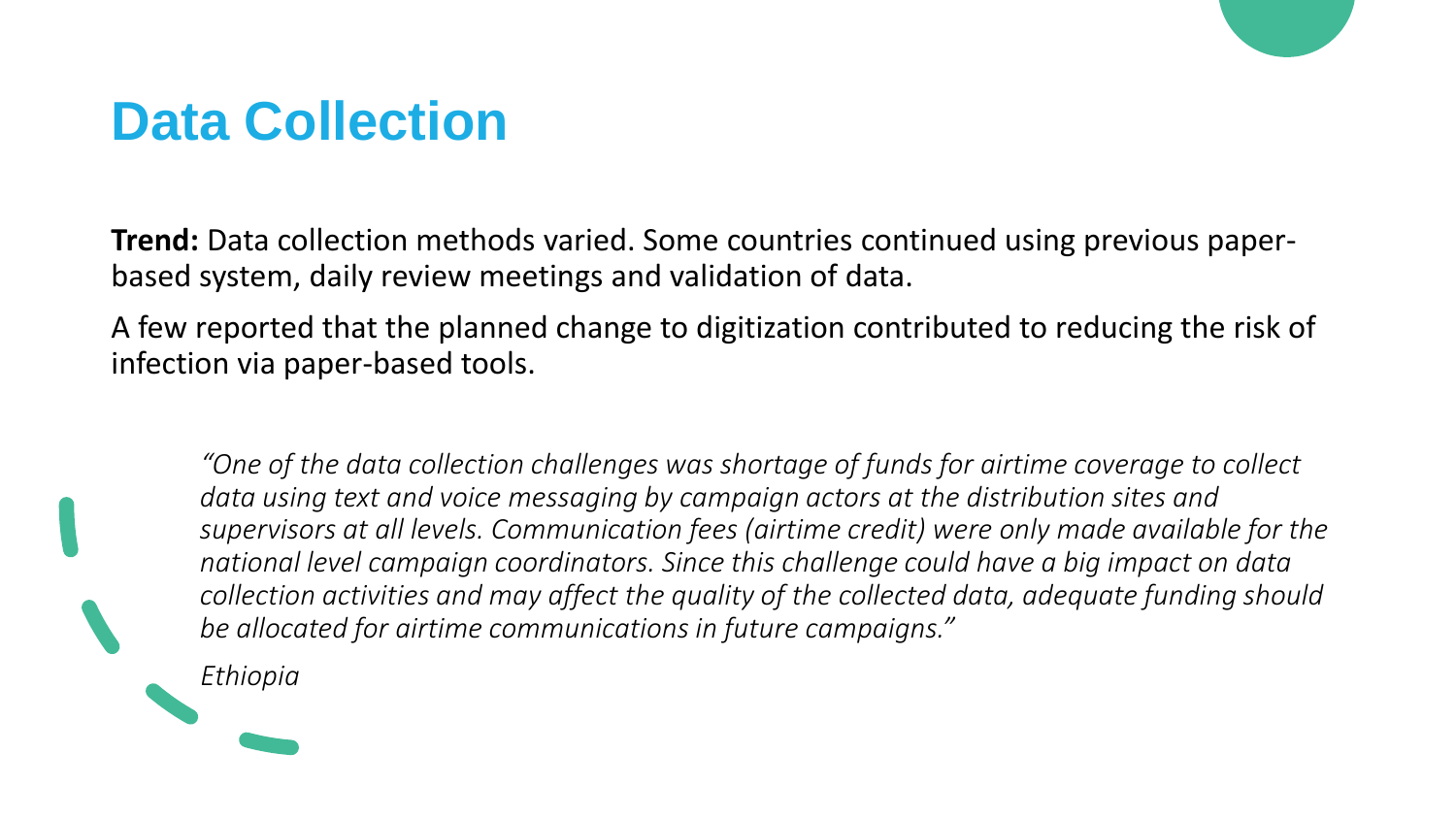#### **Supervision & Monitoring**

**Trend:** Most countries reported a reduction in the amount of supervisory and monitoring activities that were possible.

Increasing the amount of local supervision and giving more responsibility to supervisory staff was necessary.

Remote supervision via telephone was also introduced.

*"Strengthening supervision, especially local supervision, is one of the keys to success. Given the restrictive measures related to COVID-19, supervision from higher levels may not be fully effective. Reinforced local supervision overcomes these shortcomings."*

*Togo*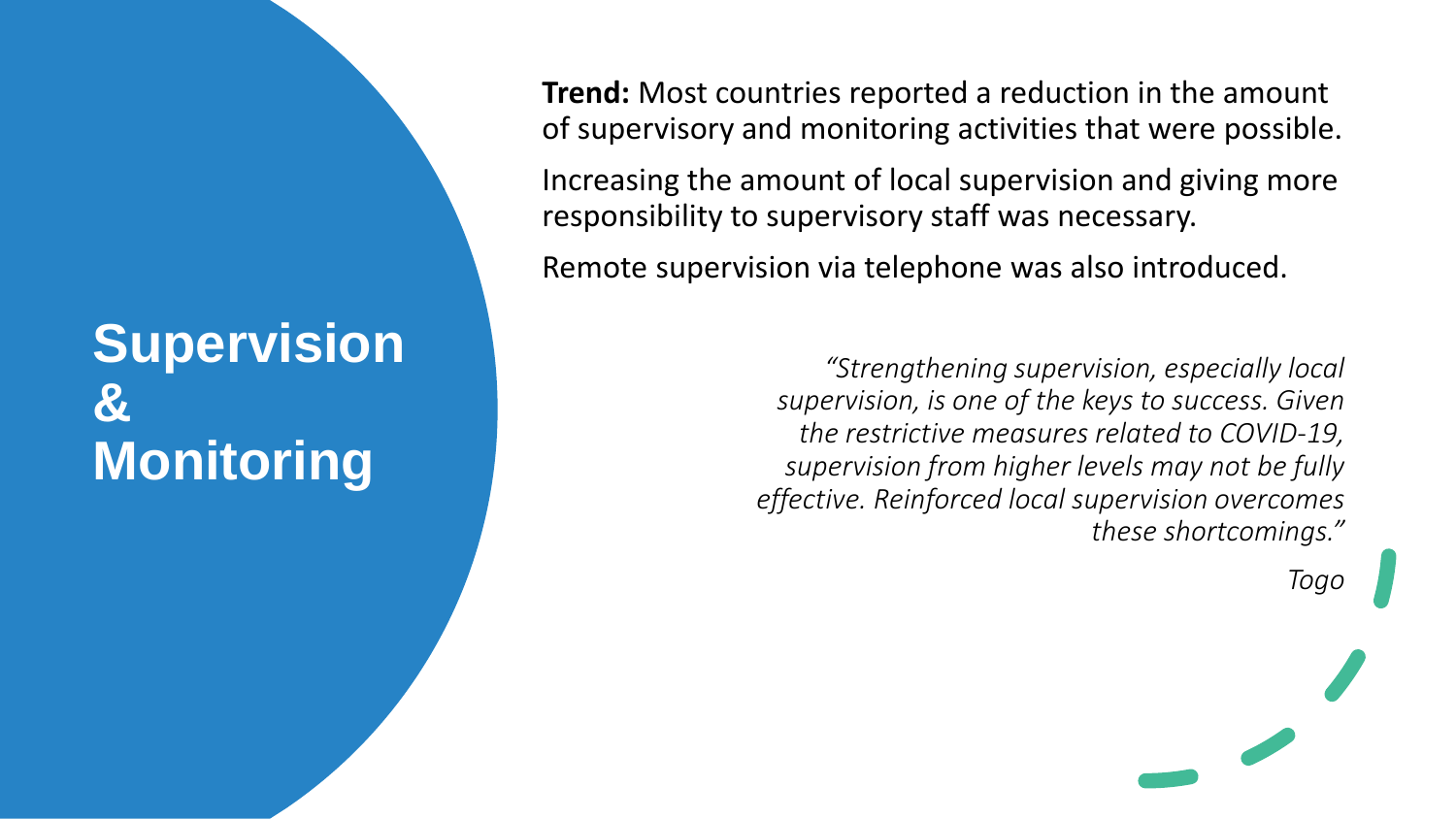![](_page_11_Picture_0.jpeg)

### **Registration & Distribution**

**Trend:** To comply with policy, in most countries a door -to -door strategy was adopted, either with two visits (one for registration and one distribution), or just one (registration and distribution at the same time).

In some cases, the fixed site distribution remained but with infection prevention measures in place and enhanced crowd control measures.

*"The budget was revised and amended to include the costs of acquisition of personal protective equipment and other health products, and to take account of the changes in registration and distribution activities to a single -phase door -to -door activity. "* Tchad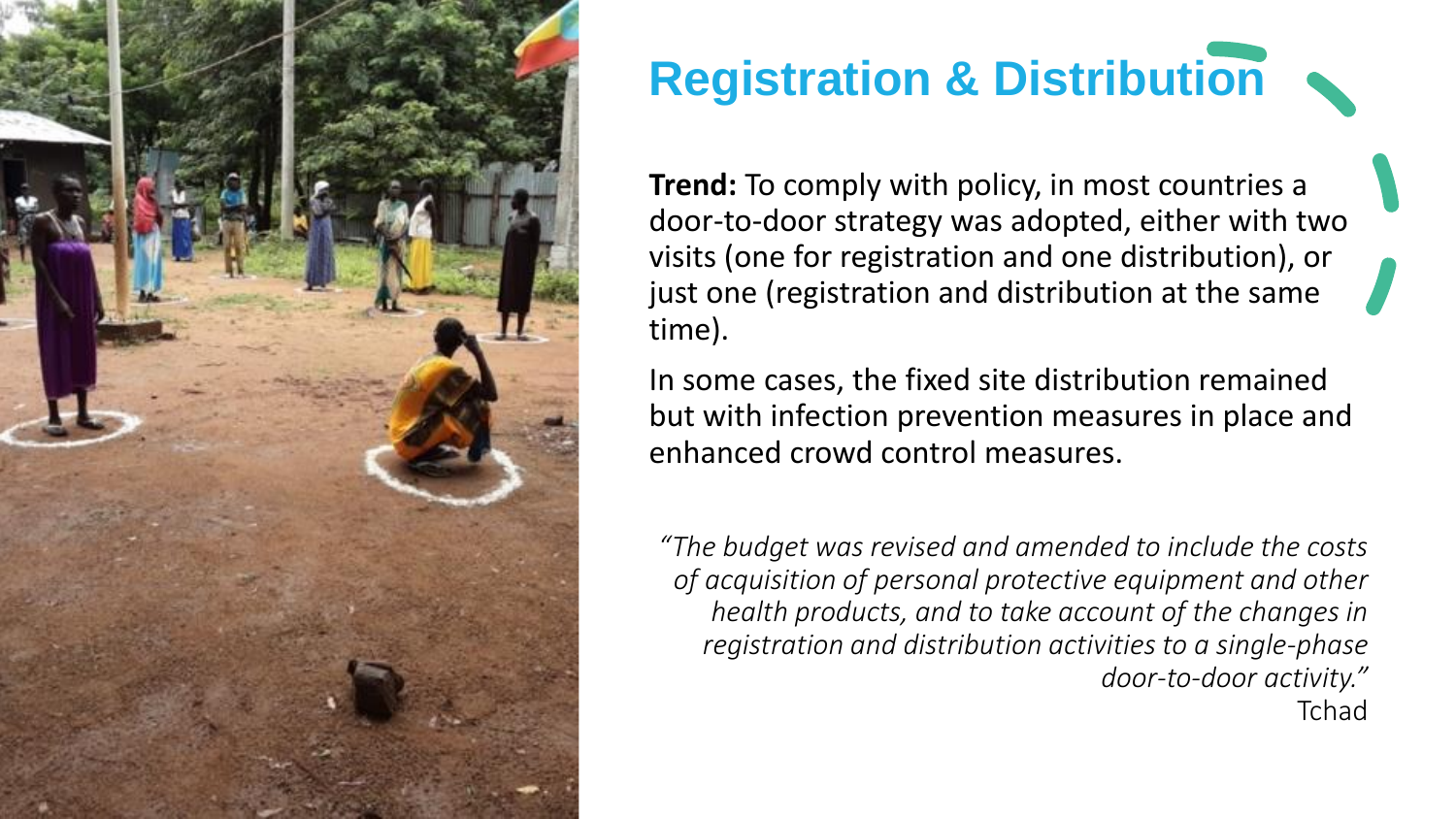#### **Post Distribution**

**Trend:** Post-distribution activities were affected by the restrictions. Most countries held review meetings, but these were limited.

Post-distribution communication activities were limited.

Waste management planning was revised, especially with the need to manage used PPE.

> *"Post-distribution activities and home visits to confirm receipt and hanging of the ITNs were cancelled for budgetary reasons and subsequent lack of availability of personnel for the activity."*

> > *Tchad*

*"The distribution team collected all waste generated daily, including waste from disposable PPE. The waste was transported back to the sub-county stores for proper disposal."*

*Uganda*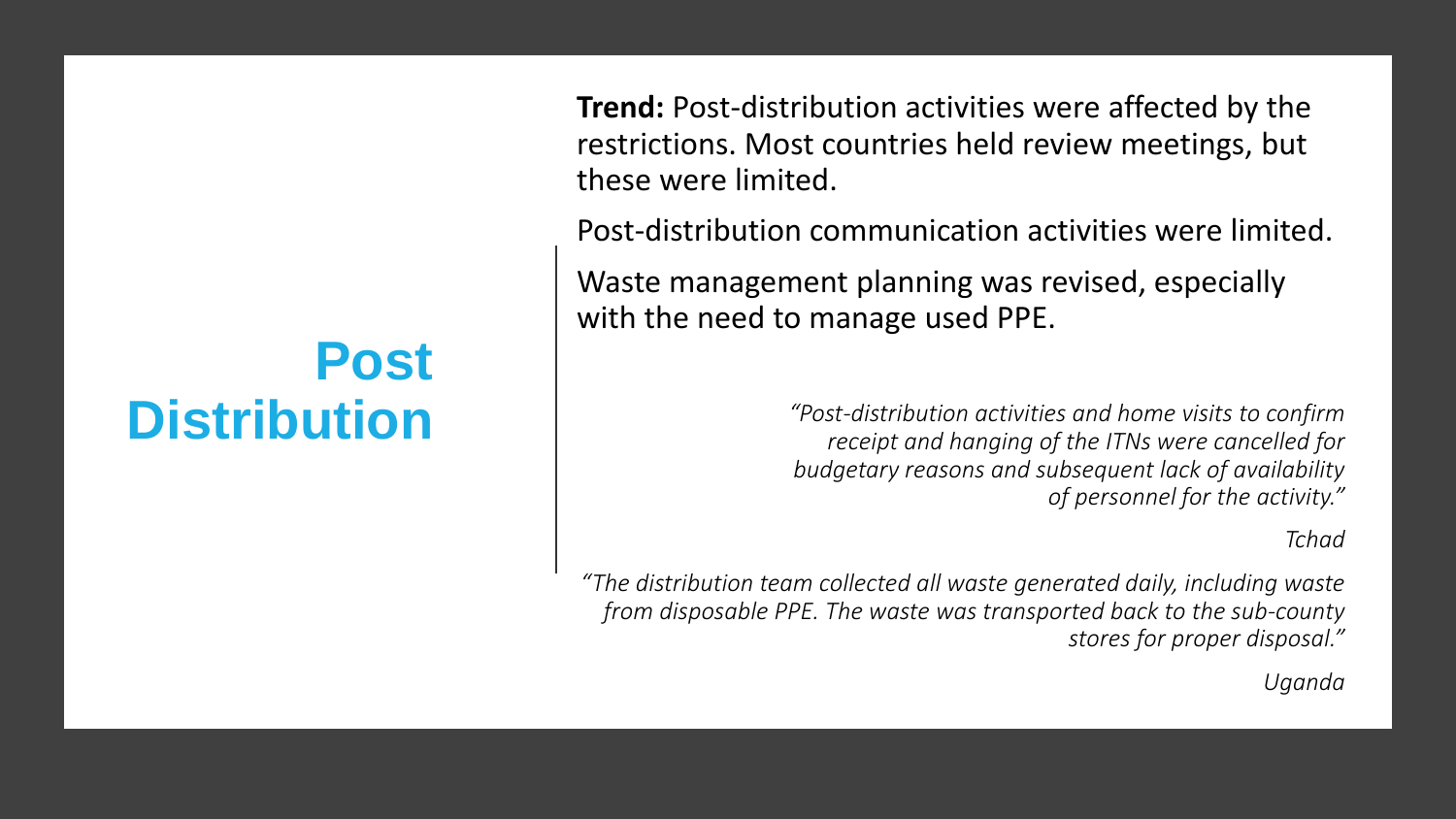#### **2020 Case Study Highlights**

• **Most importantly -** countries adapted campaigns and distributed ITNs in challenging environments and are to be applauded!

| <b>Benin: 7,638,192 ITNs</b> | <b>Central African</b>        | <b>Ethiopia: Over 1.6</b>       | <b>Guinea Bissau:</b>         |
|------------------------------|-------------------------------|---------------------------------|-------------------------------|
|                              | <b>Republic: 213,919 ITNs</b> | million ITNs                    | 1,287,746 ITNs                |
| <b>South Sudan: 983,704</b>  | <b>Tchad: 3,307,297 ITNs</b>  | $\sqrt{2}$ Togo: 5,421,189 ITNs | $\vert$ Uganda: 9.4m ITNs (in |
| ITNs (1 state)               | (in Phase 1 & 2)              |                                 | waves 1 & 2)                  |

- Only minor disruptions were observed due strong coordination and flexibility of national governments, donors and partners in adapting budgets and timelines and facilitating procurement of PPE and other commodities.
- Country specific costing is forthcoming in a number of countries.
- **Overall, 162,233,048 ITNs were distributed in 2020 accounting for 73.9% of planned ITNs.**

![](_page_13_Picture_6.jpeg)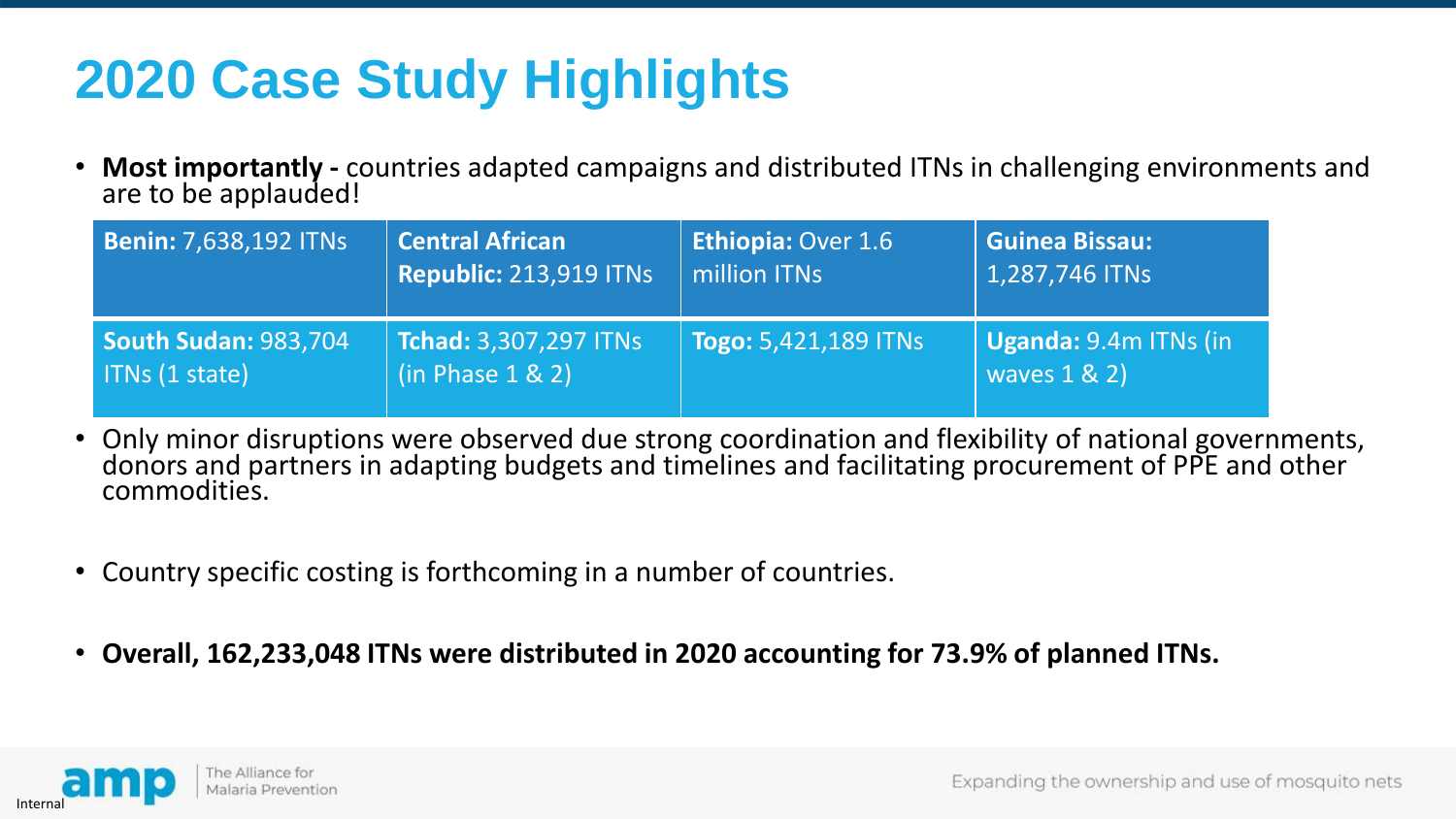**Thank you! Merci! Obrigada!**

![](_page_14_Picture_1.jpeg)

Expanding the ownership and use of mosquito nets